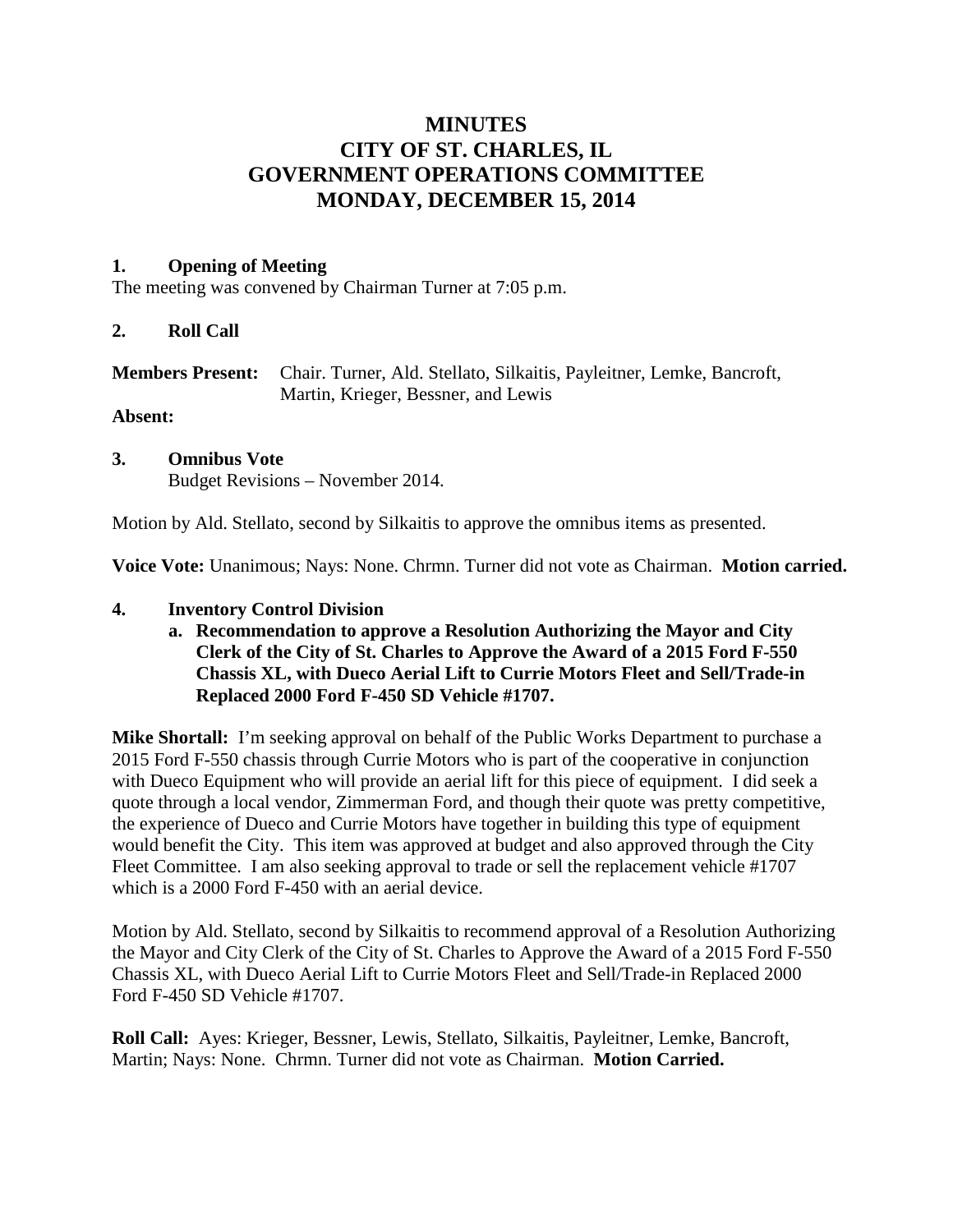#### **5. Finance Department**

**a. Presentation update regarding City's Financial Results for October 2014 – Information Only.**

**Julie Herr:** We are half way into the fiscal year and have results for October 31, 2014. General Fund revenues are forecasted to be slightly below budget, but there are some positives to point out. The City's largest revenue stream, sales and use tax is trending 6.3% above prior year to date and 1.7% above budget. Alcohol tax is also coming in ahead of last year's results and above budget. Hotel tax revenue and Electric franchise fees are ahead of prior year results but are still below budgeted expectations; and on the downside we still continue to see a decline on communication tax revenues and state income tax revenues. Expenditures are currently trending below the revised budget by 2.1% and as of October 31 the General Fund is projected to the end of the year with a deficit of \$776K. This just compare to a projected deficit of \$918K at the time the budget was adopted. There is some improvement as far as the deficit goes, but keep in mind we still have the rest of the fiscal year (6 months) to go. If the weather keeps up the way it has, we might see some savings regarding some overtime.

Electric Fund: Electric sales as of the end of October are 2.5% ahead of last year's results, but are 2.6% below budget. The main reason is the summer we experienced; we did not have the consumption that we calculated when we did the budget. There is an increase compared to last year but that is contributable to the fact of the rate increase. However on the plus side, operation expenses are projected to be slightly below budgeted amount for the year as well. As of the end of October, we are projecting a cash basis deficit of almost \$1.1M. This compares to a budgeted deficit of about \$247K at the time the budget was adopted; again the main culprit of the revenues that we did not experience was because of the mild summer.

It's much the same in the Water and Wastewater Funds. Year-to-date revenues are higher than last year, but again that is contributed to the rate increases that were approved. This also impacted the projected deficit that we are showing at the end of October, but we still have six more months to turn this around.

**Ald. Lemke:** The graph that shows the difference in the Water Fund, is that due to likewise of the summer with less water being needed?

**Julie:** Yes.

**Chrmn. Turner:** You mentioned we were behind or is it the State that's behind on the income tax distribution?

**Julie:** It's not state causing it, they are always a couple of months behind because of the length of time it takes them to process. We did experience last year a really good year for state income tax collections and we were hoping that trend would continue, but unfortunately it did not and we are experiencing a slight decrease because revenues are not where we projected them to be. It's not a matter of the state being behind because of their disbursements. We haven't heard any information as to why that is.